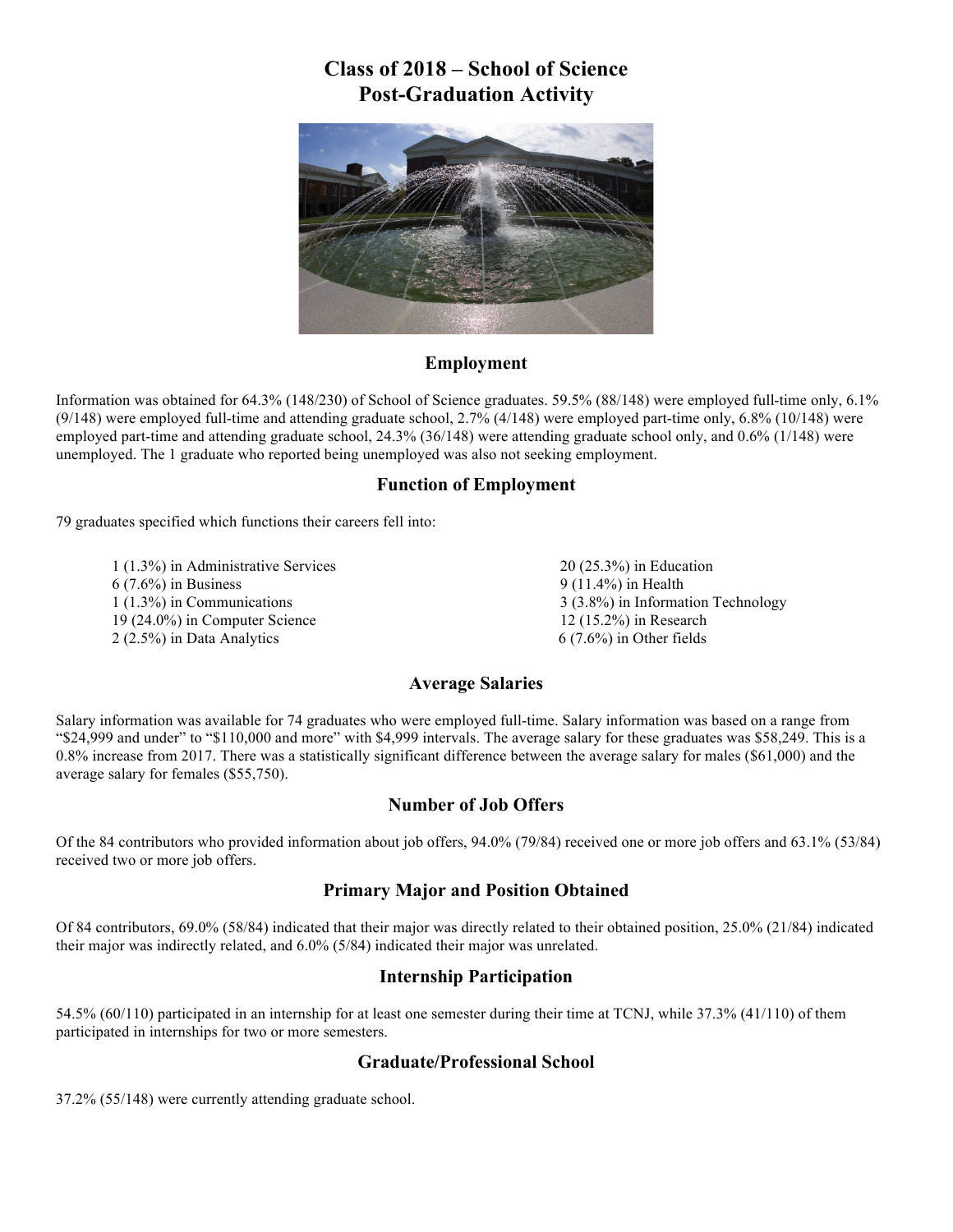#### **Future Plans for Study**

35 graduates indicated that they had plans for beginning graduate school in the next few years:

18 plan to attend graduate school within 2 years.

13 plan to attend graduate school within 4 years.

4 plan to attend graduate school within 6 years.

#### **Degrees Being Sought**

96 graduates indicated that they were planning on (if not actively) pursuing further degrees in the future:

3 are/will be seeking a Bachelor's Degree. are/will be seeking a Master's Degrees. are/will be seeking a Professional Degree. are/will be seeking a Doctoral Degrees. are/will be seeking another degree.

#### **Career/Graduate Preparedness and Academic Satisfaction**

Contributors rated how well they felt TCNJ prepared them for their career and graduate/professional school, and their satisfaction with their academic experience at TCNJ. Their ratings were based on a 5-point Likert scale  $(1 = Poor, 5 = Execllen)$ :

|                    | Poor     | <b>Below Average</b> | Average     | Above Average | Excellent    | <b>Total</b> | <b>Average Rating</b> |
|--------------------|----------|----------------------|-------------|---------------|--------------|--------------|-----------------------|
| <b>Career</b>      | $1.5\%$  | $(4.5\%)$            | $(25.8\%)$  | $28(42.4\%)$  | $(25.8\%)$   | 66           | 3.86                  |
| Graduate<br>School | $0(0\%)$ | $0(0\%)$             | $8(16.0\%)$ | $20(40.0\%)$  | $22(44.0\%)$ | 50           | 4.28                  |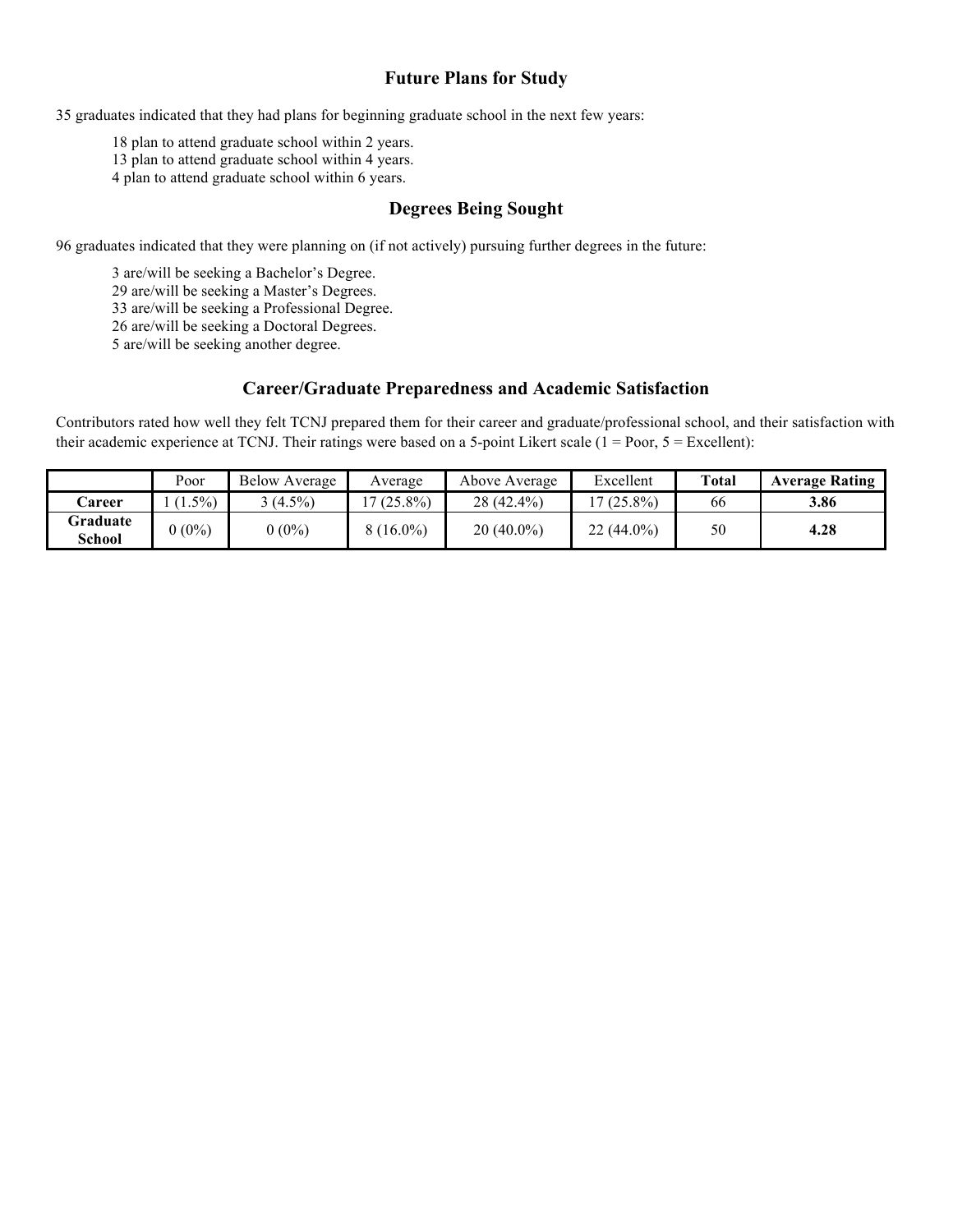## **Salaries – School of Science Class of 2018**

| <b>Major Field of Study</b>       | <b>Average Salary</b> |
|-----------------------------------|-----------------------|
| Biology $(11)$                    | \$40,450              |
| Biology Secondary Ed. (2)         | \$57,500              |
| Chemistry $(10)$                  | \$50,500              |
| Chemistry Secondary Education (1) | \$57,500              |
| Computer Science (20)             | \$71,750              |
| Math Secondary Education (14)     | \$52,849              |
| Mathematics (12)                  | \$65,400              |
| Physics $(1)$                     | \$77,500              |
| Physics Secondary Ed. (3)         | \$53,349              |

**Mean – \$58,249**

**Salary information obtained on employed graduates: 74/97 (76.3%)**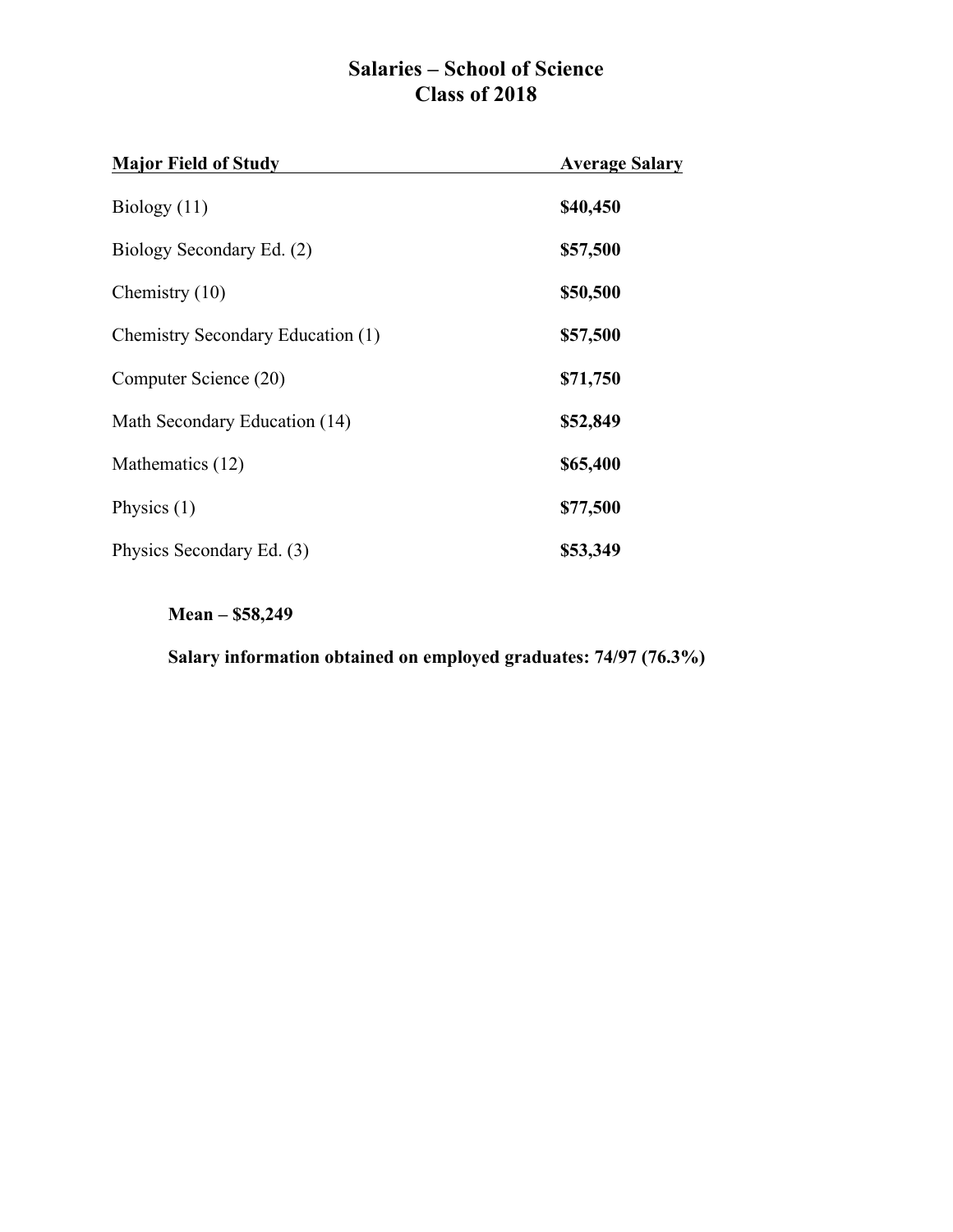# **Job Titles & Employers - School of Science Class of 2018**

| <b>Major Field of Study</b>  | <b>Full Time Job Titles</b>          | <b>Full Time Employer</b>            |
|------------------------------|--------------------------------------|--------------------------------------|
| <b>Biology</b>               | Agricultural Investigator            | Alameda County                       |
| <b>Biology</b>               | <b>Animal Nurse</b>                  | <b>VSEC</b>                          |
| <b>Biology</b>               | <b>Assessment Specialist</b>         | <b>Educational Testing Service</b>   |
| <b>Biology</b>               | <b>Associate Scientist</b>           | SigmaPharm Laboratories              |
| <b>Biology</b>               | <b>Clinical Information Manager</b>  | <b>Envision Physician Services</b>   |
| <b>Biology</b>               | <b>Clinical Project Associate</b>    | Canfield Scientific                  |
| Biology                      | <b>Clinical Research Coordinator</b> | Weill Cornell Medicine               |
| <b>Biology</b>               | High School Science Teacher          | Union County Public Schools          |
| <b>Biology</b>               | <b>Medical Assistant</b>             | New Jersey Foot and Ankle Center     |
| <b>Biology</b>               | <b>Medical Scribe</b>                | RWJBarnabas Health                   |
| <b>Biology</b>               | <b>Medical Scribe</b>                | Scribe America                       |
| <b>Biology</b>               | <b>Medical Scribe</b>                | Scribe America                       |
| <b>Biology</b>               | Pharmacy Technician                  | <b>CVS</b>                           |
| <b>Biology</b>               | Program Support Specialist           | NJ Department of Health              |
| Biology                      | Quality Assurance Management Analyst | <b>MTF</b> Biologics                 |
| <b>Biology</b>               | <b>Research Assistant</b>            | The Children's Hosp. of Philadelphia |
| <b>Biology</b>               | Research Specialist                  | Penn Medicine                        |
| <b>Biology</b>               | Research Specialist                  | University of Pennsylvania           |
| <b>Biology</b>               | Research Specialist                  | University of Pennsylvania           |
| <b>Biology</b>               | Research Technician                  | Columbia University                  |
| <b>Biology</b>               | Research Technician                  | Massachusetts General Hospital       |
| <b>Biology</b>               | Scribe                               | <b>Envision Physicians Services</b>  |
| <b>Biology</b>               | 22                                   |                                      |
| Biology Secondary Ed.        | <b>Biology Teacher</b>               | Livingston Board of Education        |
| Biology Secondary Ed.        | <b>Biology Teacher</b>               | N/A                                  |
| <b>Biology Secondary Ed.</b> | 2                                    |                                      |
| Chemistry                    | <b>Account Executive</b>             | Syneos Health                        |
| Chemistry                    | Applications Technologist            | Firmenich                            |
| Chemistry                    | <b>Associate Scientist</b>           | <b>Bristol Myers Squibb</b>          |
| Chemistry                    | Laboratory Technologist              | <b>Trinity Medical Laboratories</b>  |
| Chemistry                    | Post-Baccalaureate Research Fellow   | <b>National Cancer Institute</b>     |
| Chemistry                    | Process Chemist                      | Hovione                              |
| Chemistry                    | <b>Quality Lab Analyst</b>           | Givaudan Flavors Corp.               |
| Chemistry                    | R&D Lab Technician                   | <b>Temptime Corporation</b>          |
| Chemistry                    | <b>Regulatory Affairs Specialist</b> | Ethicon                              |
| Chemistry                    | Relationship Banker II               | J. P. Morgan Chase & Co.             |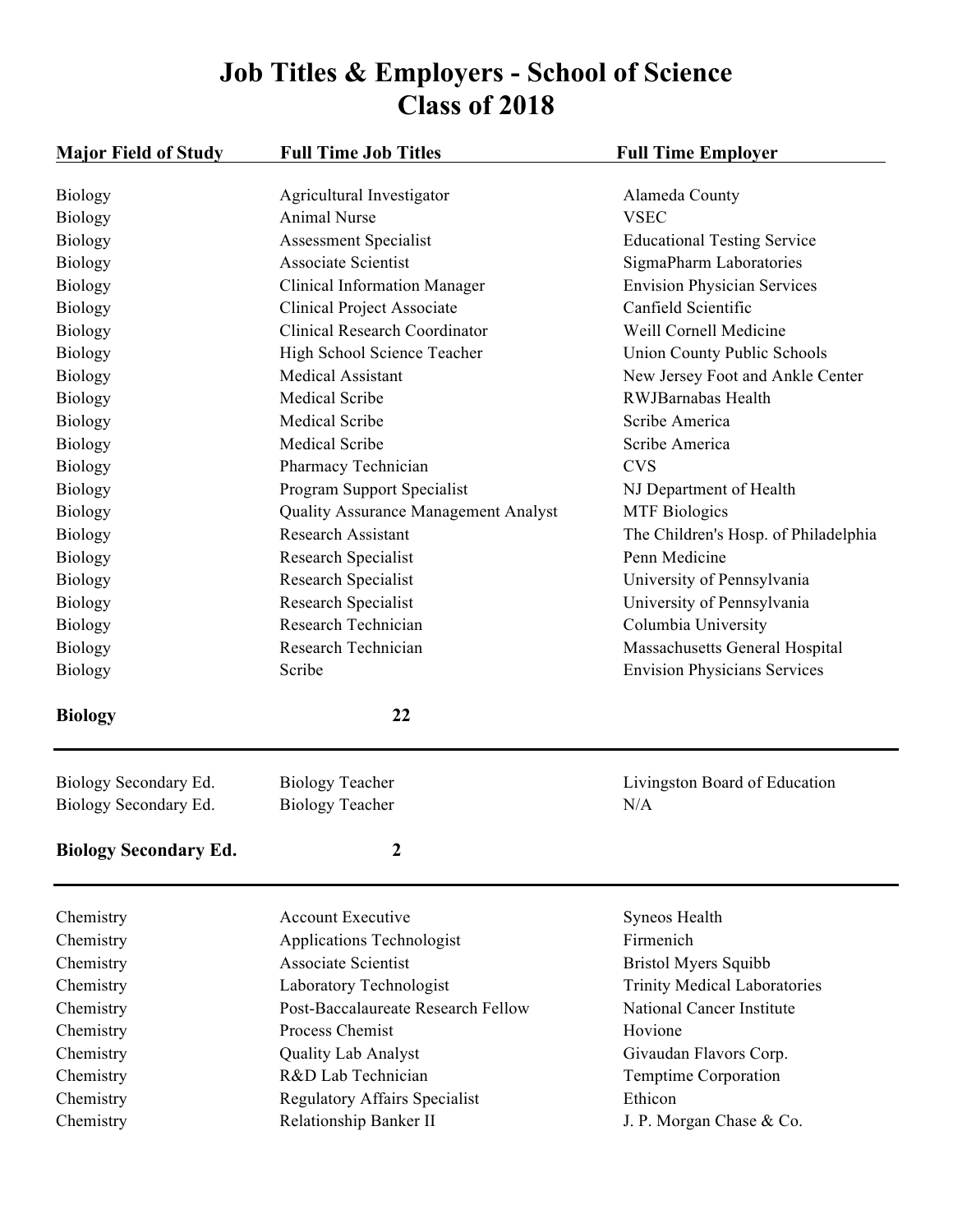Chemistry Secondary Ed. Chemistry & Environmental Science Teacher Ramsey High School Chemistry Secondary Ed. Chemistry N/A

### **Chemistry Secondary Ed. 2**

| <b>Computer Science</b> | <b>Business Intelligence Developer</b> | <b>Burlington Stores</b>         |
|-------------------------|----------------------------------------|----------------------------------|
| <b>Computer Science</b> | Jr. Cobol/Java Developer               | <b>Brooksource</b>               |
| <b>Computer Science</b> | Junior Software Engineer               | <b>ASRC</b> Federal              |
| <b>Computer Science</b> | Network Engineer                       | <b>NAVSEA</b>                    |
| <b>Computer Science</b> | Product Zone Specialist                | Apple, Inc.                      |
| <b>Computer Science</b> | <b>Quality Assurance Engineer</b>      | <b>UBS</b>                       |
| <b>Computer Science</b> | Salesforce Developer                   | <b>Internet Creations</b>        |
| <b>Computer Science</b> | Software Developer                     | <b>Express Scripts</b>           |
| <b>Computer Science</b> | Software Developer                     | iCIMS                            |
| <b>Computer Science</b> | Software Developer                     | <b>Tata Consultancy Services</b> |
| <b>Computer Science</b> | Software Development Engineer          | <b>Amazon Web Services</b>       |
| <b>Computer Science</b> | Software Engineer                      | AT&T                             |
| <b>Computer Science</b> | Software Engineer                      | ClassLink                        |
| <b>Computer Science</b> | Software Engineer                      | Facebook                         |
| <b>Computer Science</b> | Software Engineer                      | Gnostech, Inc.                   |
| <b>Computer Science</b> | Software Engineer                      | Sailthru                         |
| <b>Computer Science</b> | Software Engineer II                   | AT&T                             |
| <b>Computer Science</b> | Software Engineer II                   | iCIMS                            |
| <b>Computer Science</b> | <b>System Engineer</b>                 | Hub City Media                   |
| <b>Computer Science</b> | Tactical Data Programs Engineer I      | AT&T                             |

#### **Computer Science 20**

| Mathematics        | <b>Actuarial Analyst</b>                | NJM Insurance     |
|--------------------|-----------------------------------------|-------------------|
| <b>Mathematics</b> | <b>Actuarial Assistant</b>              | Brighthouse Fi    |
| Mathematics        | <b>Actuarial Associate</b>              | Prudential Fina   |
| <b>Mathematics</b> | <b>Actuary Associate</b>                | Aon Hewitt        |
| Mathematics        | Associate                               | $RG+A$            |
| Mathematics        | Freelance Photographer                  | Self-Employed     |
| <b>Mathematics</b> | Health & Benefits Actuarial Analyst     | Willis Towers     |
| Mathematics        | Help Desk Specialist                    | Instore Audio l   |
| Mathematics        | <b>Operations - Analytics Analyst I</b> | <b>BNY Mellon</b> |
| Mathematics        | <b>Regulatory Reporting Analyst</b>     | CIT Group, Inc    |
| Mathematics        | Statistician                            | United States C   |
| <b>Mathematics</b> | Studio Coordinator                      | J. Knipper and    |
| Mathematics        | <b>Systems Developer</b>                | Prudential Fina   |
| <b>Mathematics</b> | <b>Systems Developer</b>                | Prudential Fina   |
| Mathematics        | <b>Technical Commercial Manager</b>     | Johnson Matthe    |
|                    |                                         |                   |

Insurance Group hthouse Financial ential Financial is Towers Watson re Audio Network Group, Inc. ed States Geological Survey nipper and  $Co$ . ential Financial ential Financial son Matthey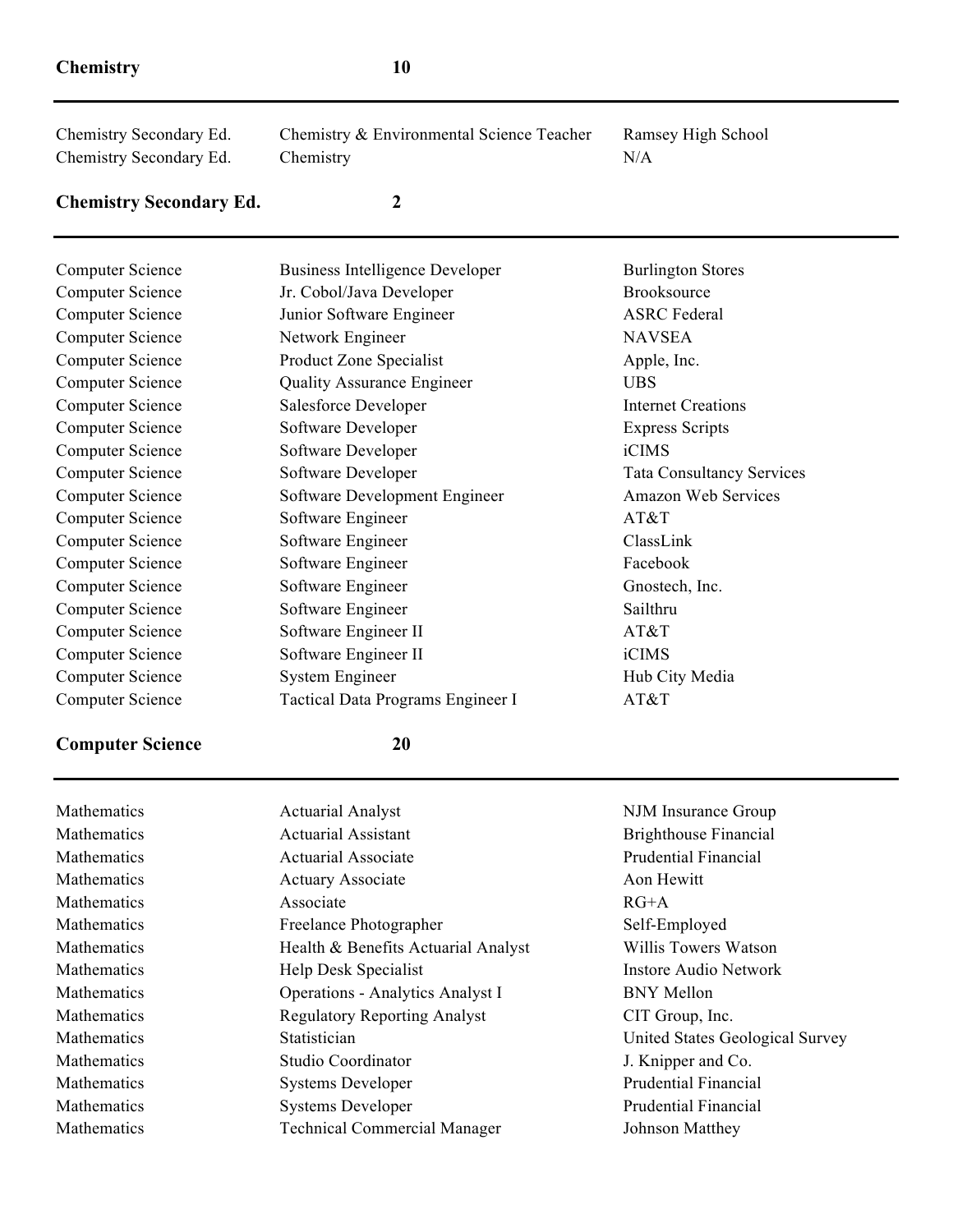| Mathematics Secondary Ed. | 7th Grade Mathematics Teacher   | <b>Wyckoff School District</b>     |
|---------------------------|---------------------------------|------------------------------------|
| Mathematics Secondary Ed. | 8th Grade Mathematics Teacher   | Winslow Township Middle School     |
| Mathematics Secondary Ed. | Cast Member                     | Walt Disney World                  |
| Mathematics Secondary Ed. | High School Mathematics teacher | NJ Public Schools                  |
| Mathematics Secondary Ed. | High School Mathematics Teacher | Moorestown High School             |
| Mathematics Secondary Ed. | <b>Mathematics Teacher</b>      | Bernardsville Middle School        |
| Mathematics Secondary Ed. | Mathematics Teacher             | Chatham High School                |
| Mathematics Secondary Ed. | Mathematics Teacher             | Cherry Hill Public School District |
| Mathematics Secondary Ed. | Mathematics Teacher             | Martin J. Ryerson Middle School    |
| Mathematics Secondary Ed. | Mathematics Teacher             | Montgomery Twsp. Upper MS          |
| Mathematics Secondary Ed. | Mathematics Teacher             | Morris School District             |
| Mathematics Secondary Ed. | Mathematics Teacher             | Robbinsville Board of Education    |
| Mathematics Secondary Ed. | Mathematics Teacher             | West Windsor-Plainsboro HS North   |
| Mathematics Secondary Ed. | Mathematics Teacher             | N/A                                |
| Mathematics Secondary Ed. | Middle School Math Teacher      | Hamilton Township School District  |
| Mathematics Secondary Ed. | Middle School Math Teacher      | Delaware Township School District  |
| Mathematics Secondary Ed. | Teacher                         | Pemberton Township School District |
|                           |                                 |                                    |

#### **Mathematics Secondary Education 17**

Physics Analytical Development Chemist Hovione Physics 1 Physics Secondary Ed. Physics Teacher Somerset Hills School District Physics Secondary Ed. Physics Teacher Toms River High School East Physics Secondary Ed. Physics Teacher N/A **Physics Secondary Ed. 3**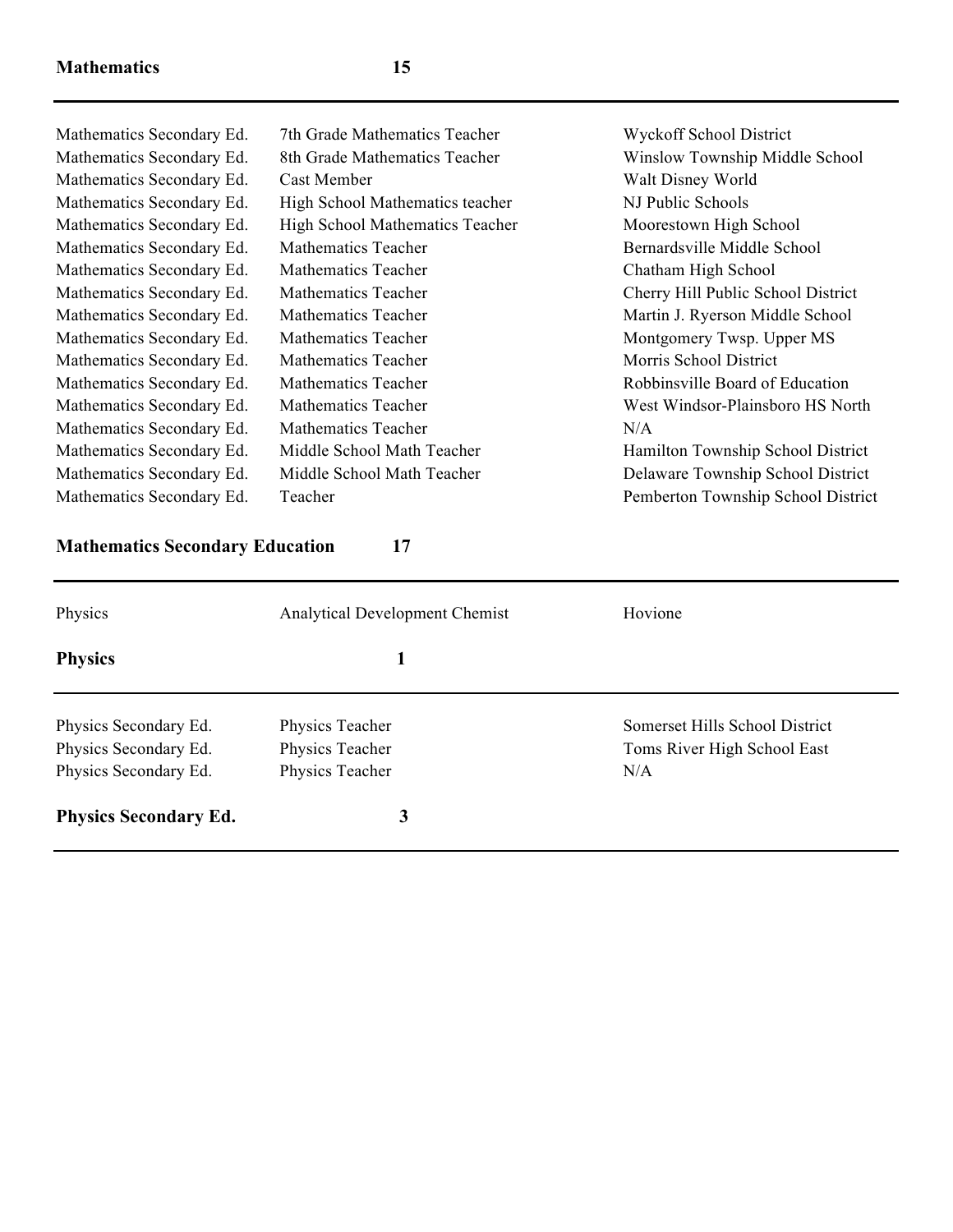# **Graduate Schools and Programs of Study School of Science Class of 2018**

| <b>Major Field of Study</b> | <b>Program of Study</b>            | <b>Current Graduate School</b>    |
|-----------------------------|------------------------------------|-----------------------------------|
| <b>Biology</b>              | Veterinary Medicine                | <b>Auburn University</b>          |
| <b>Biology</b>              | <b>Biomedical Sciences</b>         | <b>Bluefield College</b>          |
| <b>Biology</b>              | Public Health                      | Dartmouth College                 |
| <b>Biology</b>              | Medicine                           | Mount Sinai                       |
| <b>Biology</b>              | Podiatric Medicine                 | Kent State University             |
| <b>Biology</b>              | Medicine                           | Liberty University                |
| <b>Biology</b>              | Physician Assistant                | Monmouth University               |
| <b>Biology</b>              | Public Health - Epidemiology       | Mount Sinai                       |
| <b>Biology</b>              | Public Health                      | New York University               |
| <b>Biology</b>              | Medicine                           | New Jersey Medical School         |
| <b>Biology</b>              | Medicine                           | Robert Wood Johnson Med. School   |
| <b>Biology</b>              | Medicine                           | Rowan University                  |
| <b>Biology</b>              | Osteopathic Medicine               | Rowan University                  |
| <b>Biology</b>              | <b>Biomedical Science</b>          | <b>Rutgers University</b>         |
| <b>Biology</b>              | Pharmacy                           | <b>Rutgers University</b>         |
| <b>Biology</b>              | Medicine                           | Rutgers New Jersey Medical School |
| <b>Biology</b>              | Medicine                           | Rutgers New Jersey Medical School |
| <b>Biology</b>              | Medicine                           | Rutgers New Jersey Medical School |
| <b>Biology</b>              | Medicine                           | Robert Wood Johnson Med. School   |
| <b>Biology</b>              | Dental Medicine                    | <b>Rutgers University</b>         |
| <b>Biology</b>              | <b>Biomedical Sciences</b>         | <b>Rutgers University</b>         |
| <b>Biology</b>              | Genetic Counseling                 | <b>Rutgers University</b>         |
| <b>Biology</b>              | Pharmacy                           | <b>Rutgers University</b>         |
| <b>Biology</b>              | Public Health                      | <b>Rutgers University</b>         |
| Biology                     | Medicine                           | <b>Stony Brook University</b>     |
| Biology                     | Dentistry                          | Temple University                 |
| <b>Biology</b>              | <b>Biomedical Sciences</b>         | Temple University                 |
| Biology                     | Veterinary Medicine                | University of Pennsylvania        |
| <b>Biology</b>              | <b>Public Policy</b>               | <b>Trinity College</b>            |
| <b>Biology</b>              | Veterinary Medicine                | University of Pennsylvania        |
| <b>Biology</b>              | Biomedical Sciences - Microbiology | University of Virginia            |

#### **Biology 31**

Chemistry Biomedical Science Cornell University Chemistry Chemical Engineering Drexel University Chemistry Medicine Medicine Rowan University

Chemistry Medicine Albert Einstein College of Medicine Chemistry Physiology Physiology Georgetown University Chemistry Chemistry Chemistry Northwestern University